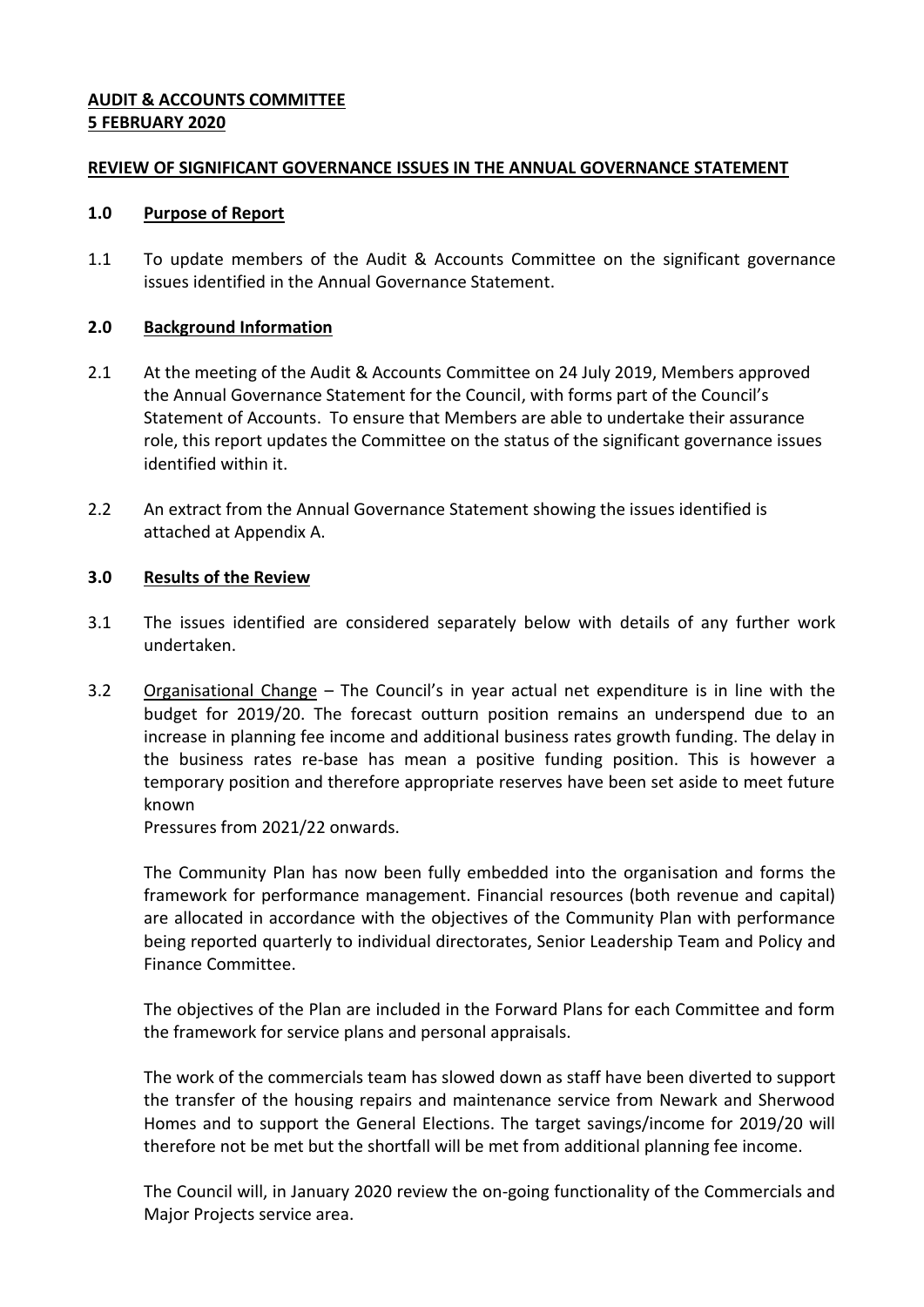3.3 Development Company – The Company's business case for its first development at Bowbridge Road, Newark was approved by the Shareholder Committee on 22 January 2020, and the release of the equity and loan funding approved by Policy & Finance Committee on 23 January 2020. Loan agreements are currently being prepared by the Council's external solicitors.

Recommendations from the most recent internal audit concerning the Development Company that the Shareholder Committee's remit be extended to oversee the Company's risk register are being actioned.

3.4 Estate Regeneration Programme - The Council is out to tender for a development partner to undertake to undertake the regeneration project, tenders are due to be received in February and will be analysed and a report submitted to the 2 April Policy & Finance Committee for approval to select the development partner.

Funding applications are also being progressed with Homes England and their strategic partners to help bridge the funding gap for the scheme, which will be reported on to Policy & Finance in April.

- 3.5 Emergency Planning Operation Northshore (Business Continuity and Emergency Planning exercise) was delivered and was very effective in highlighting the roles and responsibilities of SLT and Business Managers in an Emergency Planning situation. This was further examined in real life incidents of flooding during November. The lessons learned are now being implemented and there are regular meetings between Director, Business Manager and Emergency Planning Officer to monitor progress.
- 3.6 Business Continuity Arrangements All Business Managers have now completed the update of the Business Impact Assessments. Operation Northshore (Business Continuity and Emergency Planning exercise) was delivered and this has focused the minds of Business Managers of their responsibilities with regard to Business Continuity. Training has been delivered to Business Managers and deputies.
- 3.7 Re-integration of the Housing Management Function The housing management service is scheduled to transfer back to the Council with effect from 1 February 2020. TUPE regulations have been fully complied with to facilitate the transfer of the staff from the Company to the Council. The Council has adopted a new management structure, incorporating a Housing, Health and Wellbeing Directorate to ensure that the Council retains its housing focus.

The recruitment process is underway to recruit the new Director and interim resources have been put in place through an external housing consultant to cover these responsibilities pending the Director's appointment.